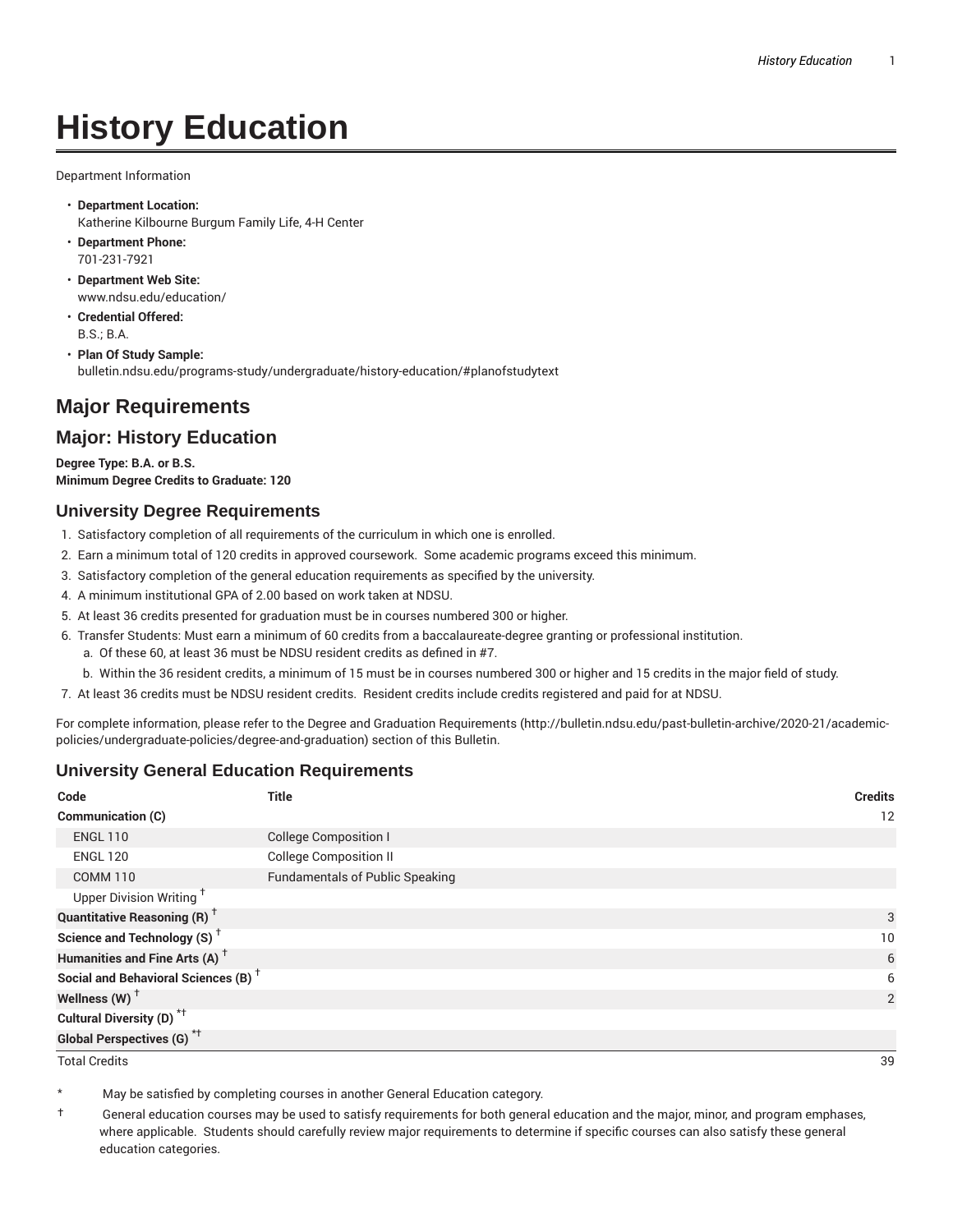• A list of university approved general education courses and administrative policies are available here (http://bulletin.ndsu.edu/past-bulletinarchive/2020-21/academic-policies/undergraduate-policies/general-education/#genedcoursestext).

#### **Major Requirements**

| Code                                                                      | <b>Title</b>                                                               | <b>Credits</b> |
|---------------------------------------------------------------------------|----------------------------------------------------------------------------|----------------|
| History 100-200 Level Courses                                             |                                                                            | 9              |
| History 300-400 Level Courses                                             |                                                                            | 9              |
| <b>HIST 390</b>                                                           | Historical Research and Writing (May satisfy general education category C) | 3              |
| <b>HIST 489</b>                                                           | Senior Seminar (Capstone)                                                  | 3              |
| Distribution Requirement: Select 6 credits from each of the 3 categories. |                                                                            | 18             |
| North American History (6 cr):                                            |                                                                            |                |
| <b>HIST 382</b>                                                           | Canada                                                                     |                |
| <b>HIST 421</b>                                                           | <b>Revolutionary America</b>                                               |                |
| <b>HIST 422</b>                                                           | American Civil War and Reconstruction                                      |                |
| <b>HIST 423</b>                                                           | The Gilded Age and Progressive America                                     |                |
| <b>HIST 424</b>                                                           | U.S. History 1917-1960                                                     |                |
| <b>HIST 425</b>                                                           | U.S. History 1917-Present II                                               |                |
| <b>HIST 431</b>                                                           | The North American Plains                                                  |                |
| <b>HIST 434</b>                                                           | <b>Environmental History</b>                                               |                |
| <b>HIST 436</b>                                                           | American Frontier to 1850                                                  |                |
| <b>HIST 437</b>                                                           | American West Since 1850                                                   |                |
| <b>HIST 426</b>                                                           | Women in American History                                                  |                |
| <b>HIST 415</b>                                                           | Public Memory and Memorialization in America                               |                |
| <b>HIST 420</b>                                                           | <b>Colonial American History</b>                                           |                |
| European History (6 cr):                                                  |                                                                            |                |
| <b>HIST 320</b>                                                           | History of Christianity                                                    |                |
| <b>HIST 450</b>                                                           | <b>Ancient History</b>                                                     |                |
| <b>HIST 451</b>                                                           | <b>Medieval History</b>                                                    |                |
| <b>HIST 454</b>                                                           | <b>Renaissance And Reformation</b>                                         |                |
| <b>HIST 455</b>                                                           | The Eighteenth Century                                                     |                |
| <b>HIST 456</b>                                                           | Europe 1815-1914                                                           |                |
| <b>HIST 457</b>                                                           | Europe Since 1914                                                          |                |
| <b>HIST 465</b>                                                           | Germany since 1750                                                         |                |
| <b>HIST 464</b>                                                           | Imperial Spain                                                             |                |
| <b>HIST 467</b>                                                           | History Of Russia II                                                       |                |
| <b>HIST 452</b>                                                           | The Viking Age                                                             |                |
| <b>HIST 652</b>                                                           | The Viking Age                                                             |                |
| Widening Horizons (6 cr):                                                 |                                                                            |                |
| <b>HIST 381</b>                                                           | Australia & New Zealand                                                    |                |
| <b>HIST 440</b>                                                           | The Ottoman Empire                                                         |                |
| <b>HIST 473</b>                                                           | <b>Colonial Mexico</b>                                                     |                |
| <b>HIST 475</b>                                                           | The Aztec, Maya, and Inca                                                  |                |
| <b>HIST 474</b>                                                           | Modern Mexico                                                              |                |
| <b>HIST 477</b>                                                           | Slavery in the Atlantic World                                              |                |
| <b>HIST 480</b>                                                           | History of Modern China from 1600                                          |                |
| <b>HIST 481</b>                                                           | History of Japan                                                           |                |
| <b>HIST 482</b>                                                           | Vietnam: 125 Years of Conflict                                             |                |
| <b>HIST 484</b>                                                           | Cultures and Civilizations of the Pre-modern World                         |                |
| <b>HIST 485</b>                                                           | Cultural Exchange and the Making of the Modern World                       |                |
| <b>Additional Major/Minor/Electives</b>                                   |                                                                            | 9              |

Of these nine credits, at least one course in political science, geography, economics, sociology, anthropology or psychology is required beyond the introductory level.

**Professional Education Requirements**